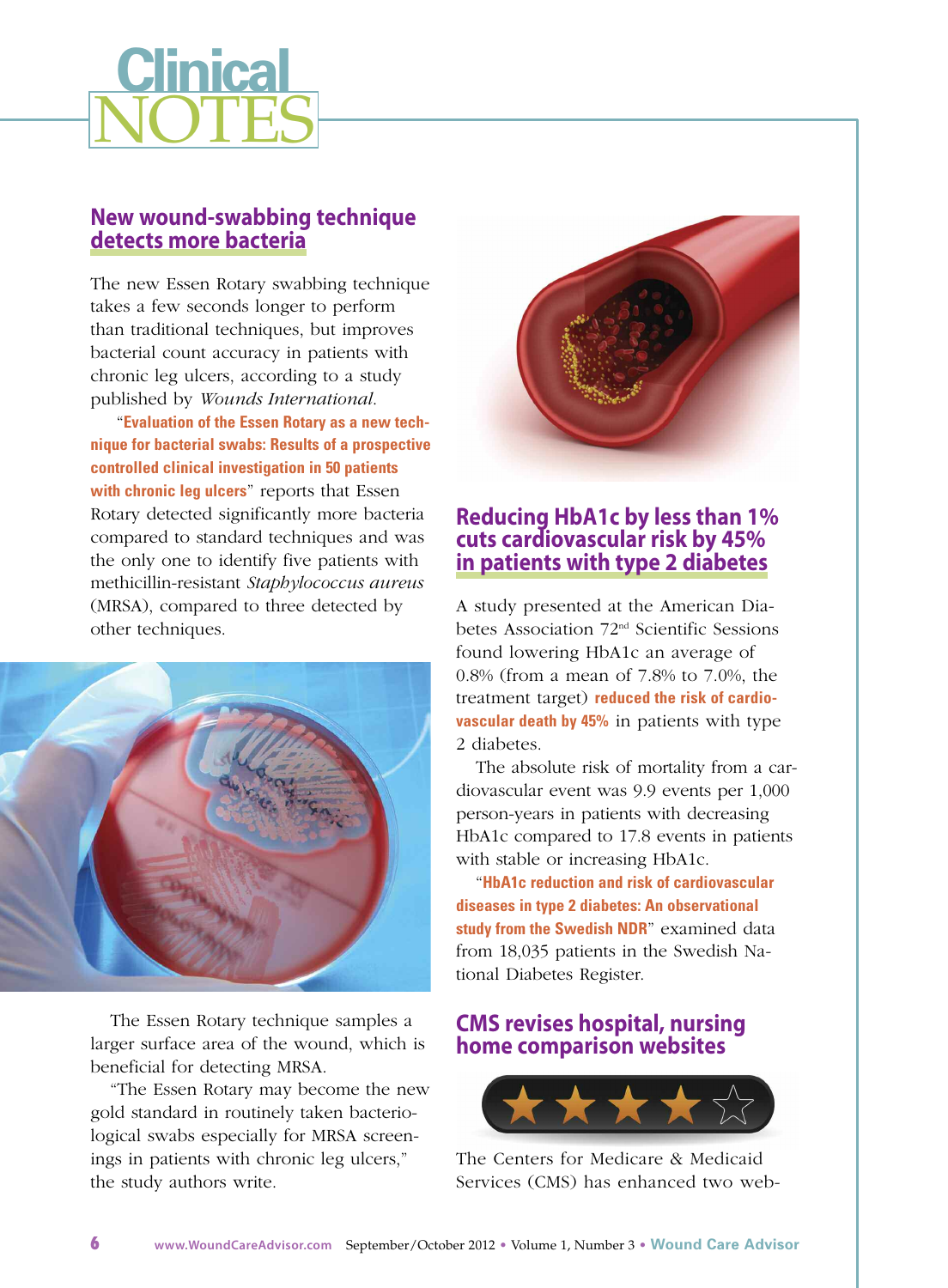sites designed to help the public make informed choices about their health care.

**Hospital [Compare](http://www.hospitalcompare.hhs.gov/)** and **Nursing Home [Compare](http://www.medicare.gov/nhcompare/)** now have better navigation and new comparison tools. The two sites include data on quality measures, such as frequency of hospital-acquired infections, and allow the user to compare hospitals on these measures.

Improvements include easy-to-use maps for locating hospitals, a new search function that enables the user to input the name of a hospital, and glossaries that are easier to understand. It's now also possible to access the data on the sites through mobile applications.

CMS maintains the websites, which are helpful for anyone who wants to compare facilities, not just patients on Medicare or Medicaid.

For more information, **read the [article](http://www.healthcareitnews.com/news/cms-revamps-hospital-and-nursing-home-sites)** in *Healthcare IT News*.

### **IOM releases report on accelerating new drug and diagnostics development**

The Institute of Medicine (IOM) released "**Accelerating the development of new drugs and diagnostics: Maximizing the impact of the Cures Acceleration [Network—Workshop](http://www.iom.edu/Reports/2012/Accelerating-the-Development-of-New-Drugs-and-Diagnostics.aspx) Summary**." The report is a summary of a forum that brought together members of federal government agencies, the private sector, academia, and advocacy groups to explore options and opportunities in the implementation of Cures Acceleration Network (CAN). The newly developed CAN has the potential to stimulate widespread changes in the National Institutes of Health and drug development in general.



### **Focus on individualized care—not just reducing swelling—in lymphedema patients**

As a result of two extensive literature reviews, **a [researcher](http://munews.missouri.edu/news-releases/2012/0809-individualized-care-best-for-lymphedema-patients-mu-researcher-says/) at the University of Missouri** found that emphasizing quality of life not just reducing swelling—is important for patients with lymphedema. Many providers and insurance companies base treatment on the degree of edema, but the volume of fluid doesn't always correspond with the patients' discomfort. Instead, an individualized plan of care should be developed.

The researchers found that Complete Decongestive Therapy (CDT), a comprehensive approach for treating lymphedema that includes skin and nail care, exercise, manual lymphatic drainage, and compression, may be the best form of specialized lymphedema management. For more information about CDT, watch for the November/December issue of *Wound Care Advisor*.

# **Plague case in Oregon draws national attention**

An article about a case of the plague in Oregon has appeared on **[Huffington](http://www.huffingtonpost.com/2012/07/17/paul-gaylord-recovering-f_n_1681242.html#slide=more239337) Post**. A welder contracted the disease as a result of unsuccessfully removing a mouse from a stray cat's mouth. Part of his hands have,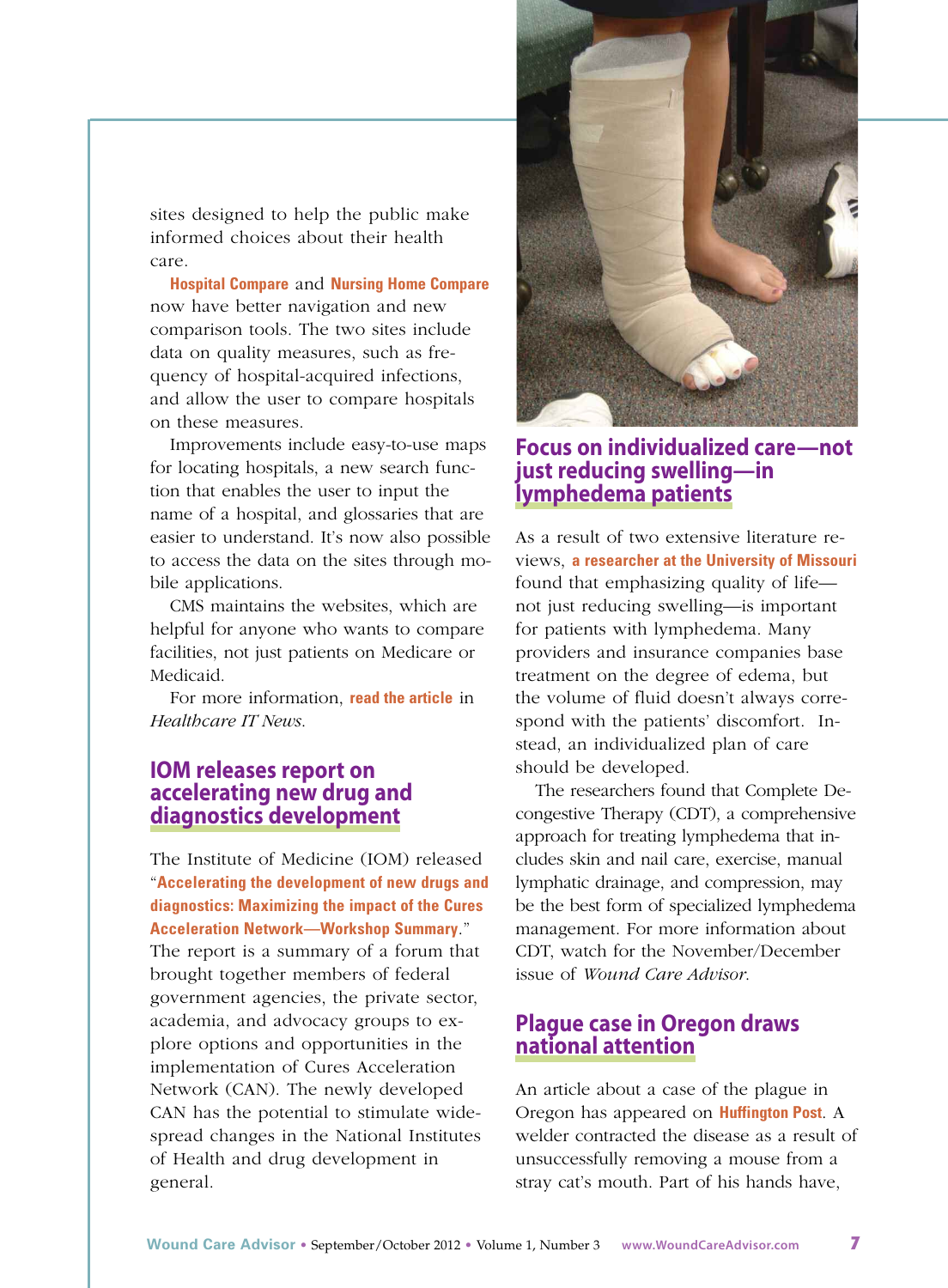

in the words of the article, "darkened to the color of charcoal." Later tests confirmed the cat had the plague.

Plague cases are rare in the United States. [According](http://www.cdc.gov/plague/faq/) to the **Centers for Disease Control and Prevention**, an average of 7 human cases are reported each year, with a range of 1 to 17 cases. Antibiotics have significantly reduced morality. About half of cases occur in people ages 12 to 45.

### **Use of negative pressure wound therapy with skin grafts**

"**Optimal use of negative pressure wound therapy for skin grafts**," published by *[International](http://onlinelibrary.wiley.com/doi/10.1111/j.1742-481X.2012.01019.x/abstract) Wound Journal*, reviews expert opinion and scientific evidence related to the use of negative pressure wound therapy with reticulated open-cell foam for securing split-thickness skin grafts.

The article covers wound preparation, treatment criteria and goals, economic value, and case studies. The authors conclude that the therapy has many benefits, but



note that future studies are needed "to better measure the expanding treatment goals associated with graft care, including increased patient satisfaction, increased patience compliance and improved clinical outcomes."

#### **Mechanism for halting healing of venous ulcers identified**



Researchers have identified that aberrantly expressed microRNAs inhibit healing of chronic venous ulcers, [according](http://www.jbc.org/content/early/2012/07/06/jbc.M112.382135.full.pdf+html) to **a study in** *The Journal of Biological Chemistry*.

Six microRNAs were plentiful in 10 patients with chronic venous ulcers. The microRNAs target genes important in healing